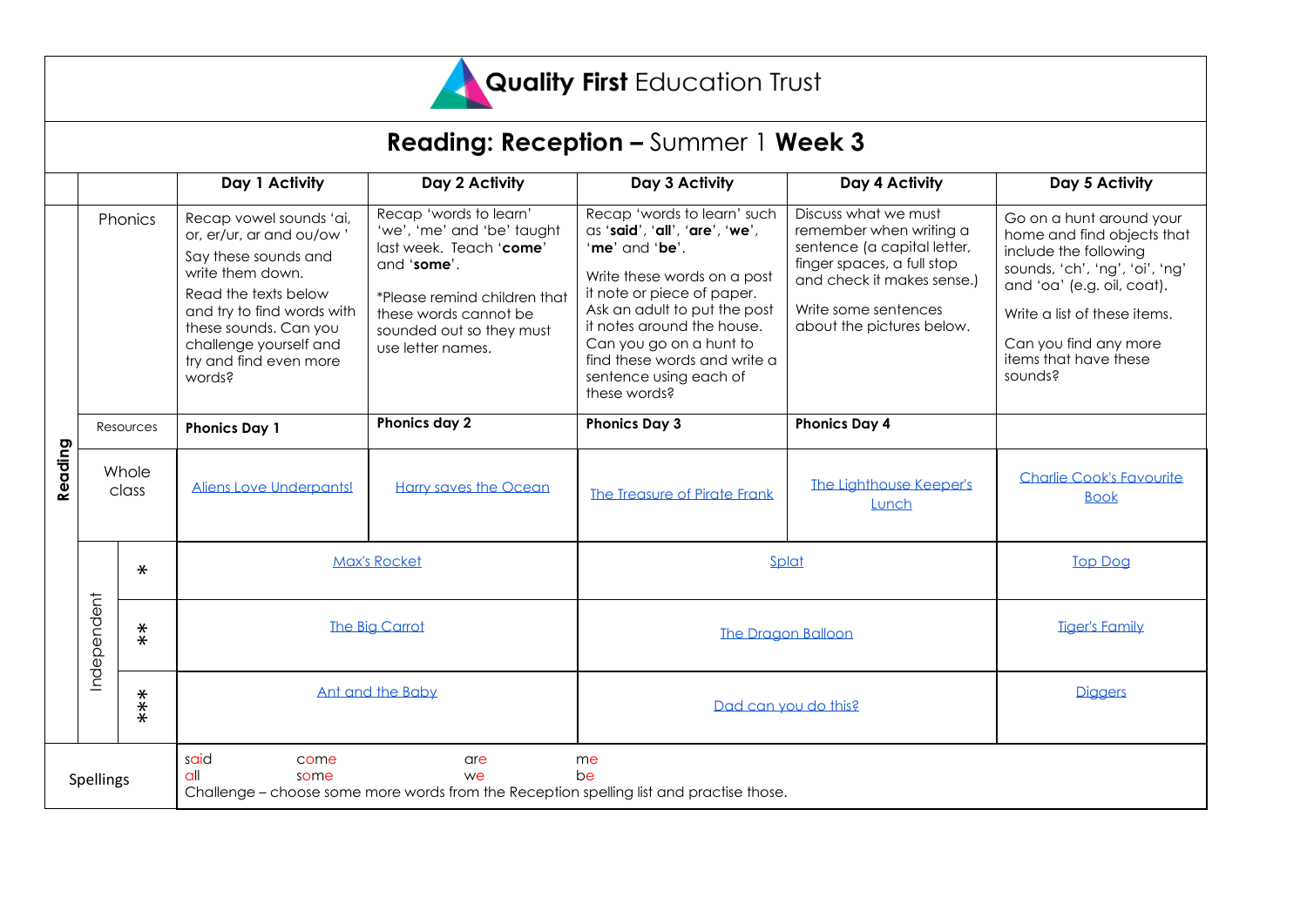## **Phonics Day 1**

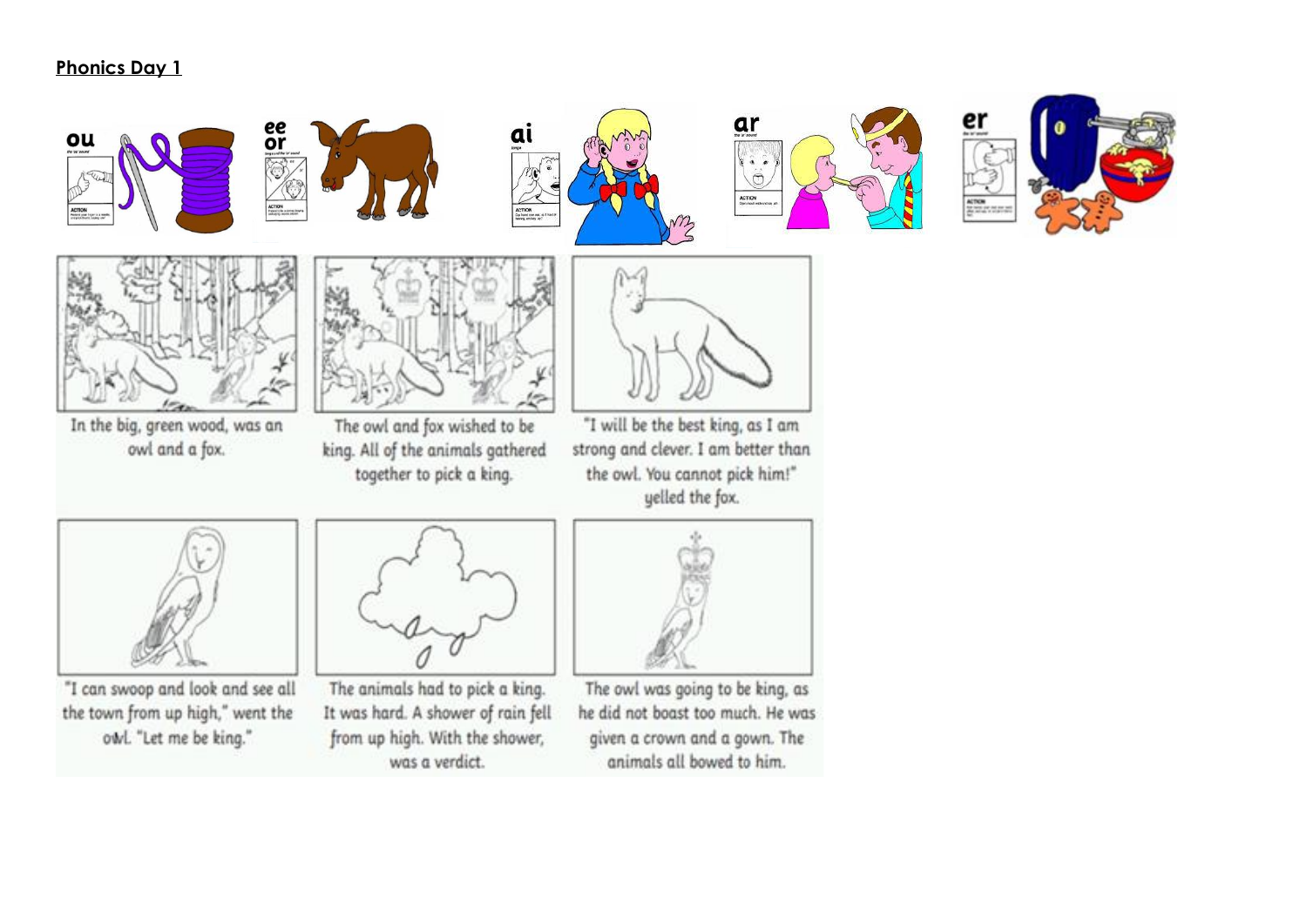

A contest was put on by the Queen, in spring. The snail and the dog with a tail, went to the start mark.



The aim was not to fail but to finish first. The main road was straight but full of bumps.



Then, the rain and hail fell from up high. The road was wet.



The dog fell on a nail stuck in the road. He was hurt and had to stop.



The snail felt bad. He went to pick up the dog. The dog was in pain. The snail put the dog on his shell



The train took them to the end of a rail track. They went to the finish together.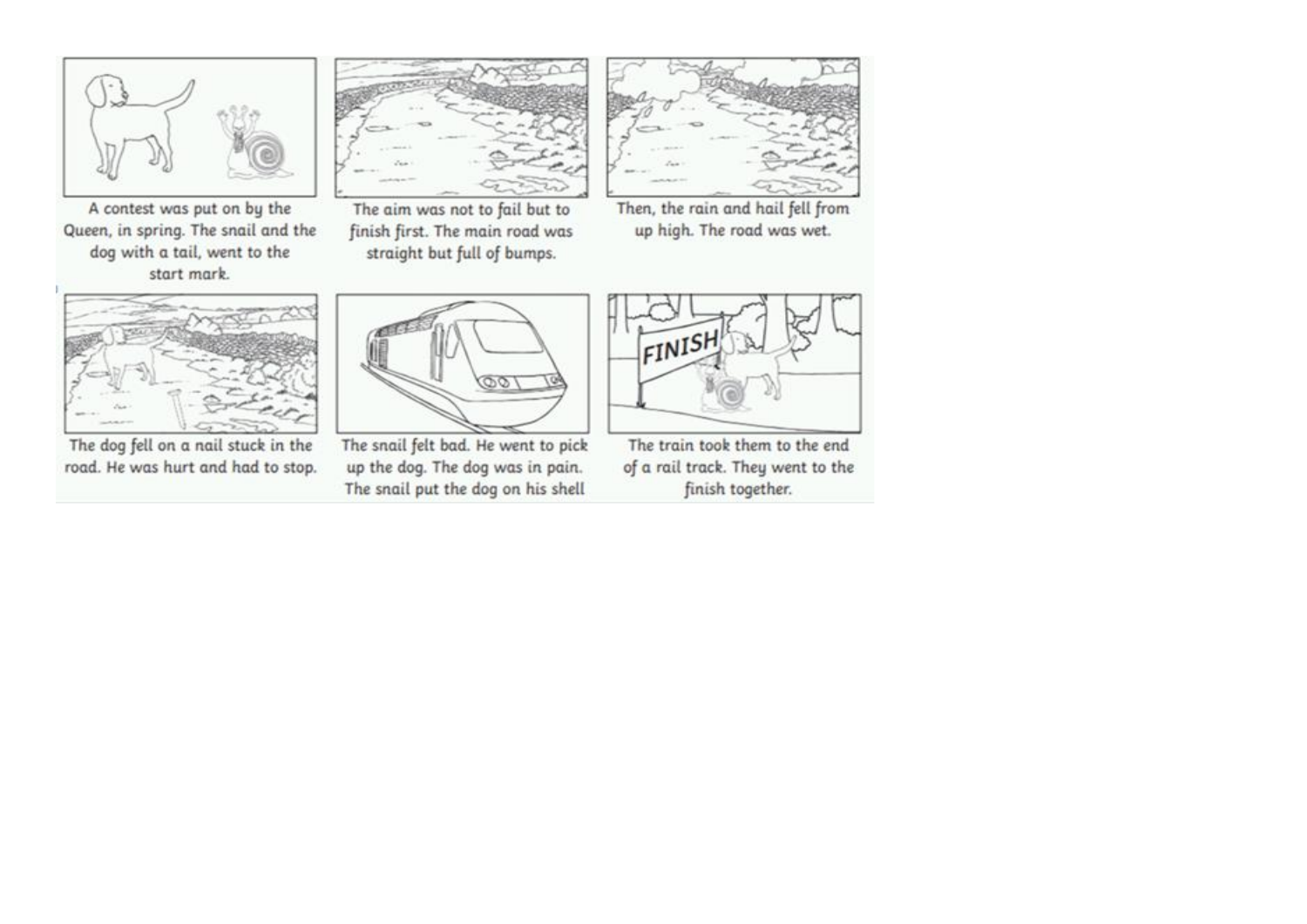$\equiv$ 

## **some come**

Can you write a sentence with these words e.g. Can I have **some** food? **Come** to my house.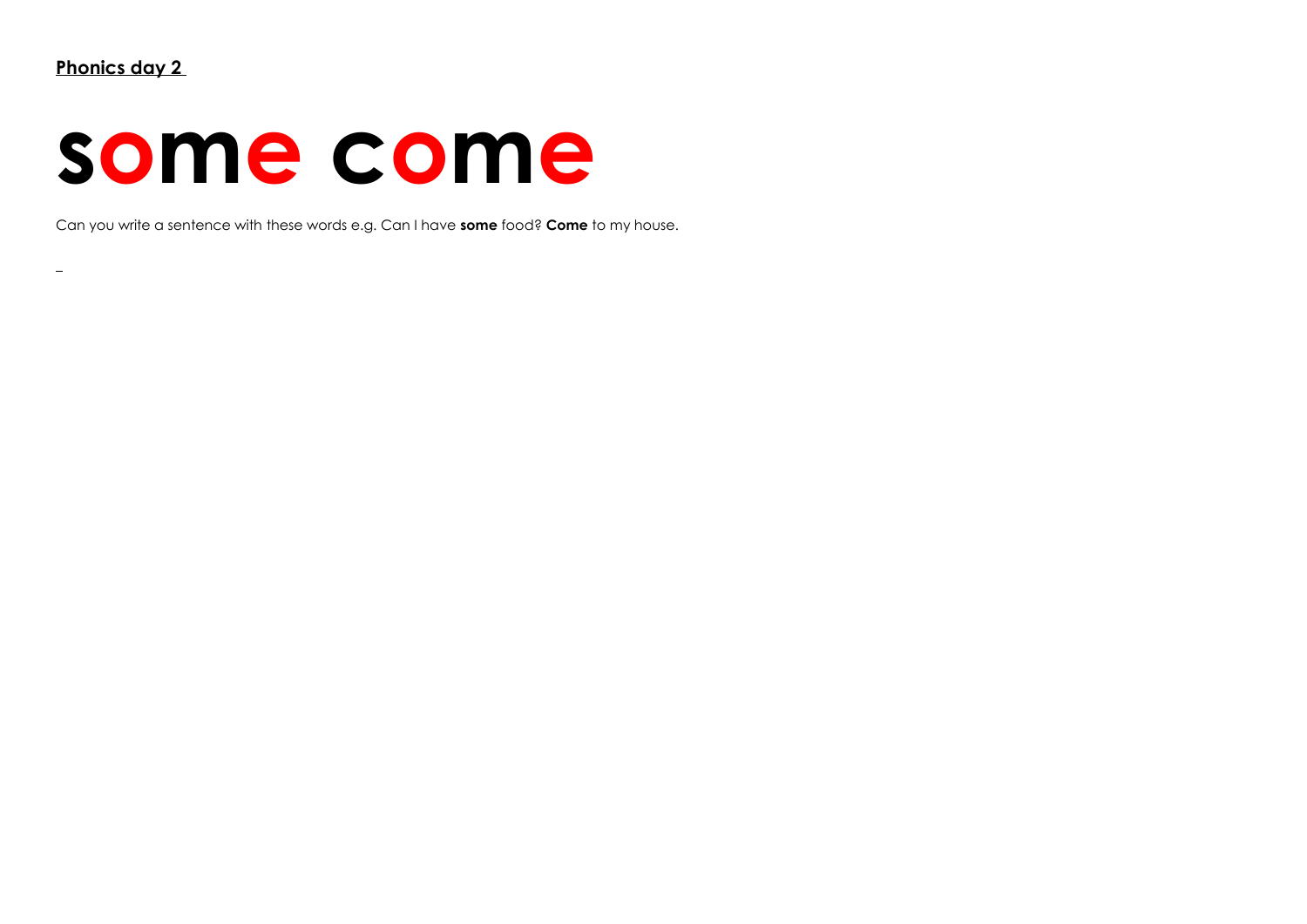## Phonics day 3